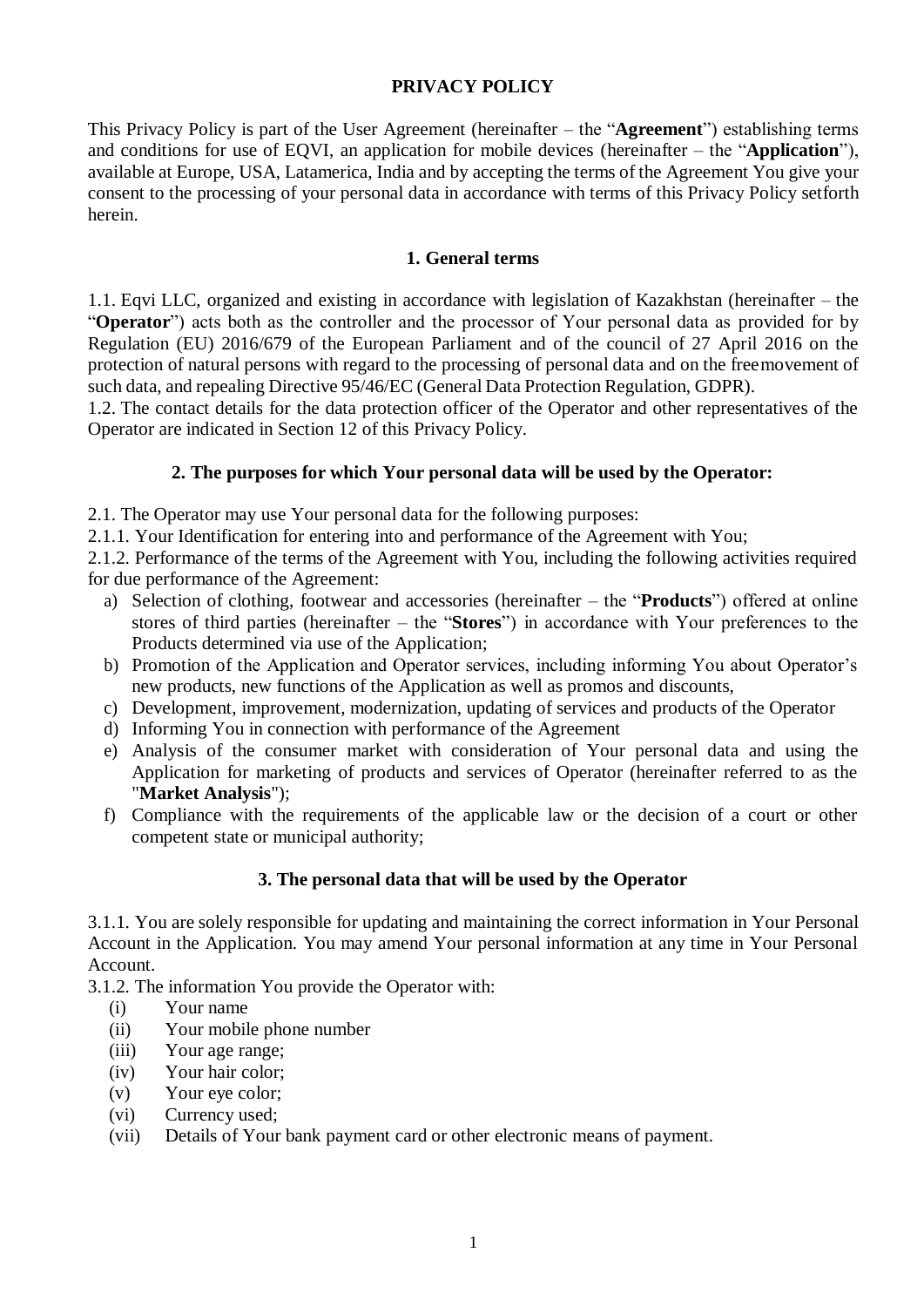- (viii) Your name and surname (if required by payment systems)
- (ix) Your physical address (if required by payment systems)
- (x) Your email address (if required by payment systems)
- (xi) Your body shape;
- (xii) Your country of residence;
- (xiii) Information on preferred price, style and type of purchased products;
- (xiv) Information on purposes of purchasing products with the use of Application;
- 3.1.3. The information that the Operator receives from other sources:
	- (i) Information about purchased Products
	- (ii) Amount paid for the Products
	- (iii) Your identification number (ID) in the Application, assigned after registration
	- (iv) Your IP address
	- (v) Your geolocation
	- (vi) Identifiers (UUID, model, and others) of Your mobile device
	- (vii) Your operating system and its version.
	- (viii) Time zone.
	- (ix) Language used.
	- (x) Cookies (small files stored in the memory of Your device, designed to personalize Your activity and behavior in the Application and Stores).

# **4. Methods of Your personal data processing**

4.1. The way the Operator uses Your personal data depends on the specific purposes for processing it.

# **4.1.1. Use of personal data for identification for registration in the Application**

In order to obtain Your personal information for execution of the Agreement, the Operator must obtain sufficient information to establish Your identity, indicated in paragraphs (i) and (ii) of clause 3.1.2. hereof. The Operator collects, records, stores and systematizes this information through automated means as well. Such personal data is processed until termination of the Agreement in accordance with terms and conditions of the Agreement.

# **4.1.2. Use of personal data for performance of the Agreement**

For the purposes of due performance of the Operator's obligations under the Agreement, and, in particular, to select the Products most suitable to Your according to Operator's evaluation, the Operator processes the information indicated in paragraphs (i) to (v), (xi) to (xiv) of clause 3.1.2. hereof, (iii) to (x) of clause 3.1.3. hereof. By using automated processing of the aforementioned information, the Operator forms derived data about Your preferences that is used for the purposes, indicated in paragraphs  $(a)-(d)$ ,  $(f)$  and  $(g)$  of clause 2.1.2. hereof.

The operator collects, records, systematizes, accumulates, and uses the personal data listed above. The Operator may share personal data indicated in clause 3.1.3. hereof with the Stores, advertising platforms and services, partner networks that the Operator cooperates with on the basis of agreements for the purposes of receipt of commission fees for purchase of the Products.

The Operator may use aforementioned personal data to send notifications to Your personal account or Your mobile phone number, which may concern operation of the Application, new functions of the Applications and special offers to users of the Application.

The aforementioned personal data is processed until termination of the Agreement in accordance with terms and conditions of the Agreement.

# **4.1.3. Use of personal data in the Market Analysis**

Market Analysis is performed by the Operator with consideration of the behavior and preferences of Application users for the growth of Operator's business, which may subsequently contribute to improving the quality of Operator's services. For the purposes of Market Analysis the Operator collects, records, systematizes, accumulates, and uses information indicated in paragraphs (i) to (vi), (xi) to (xiv)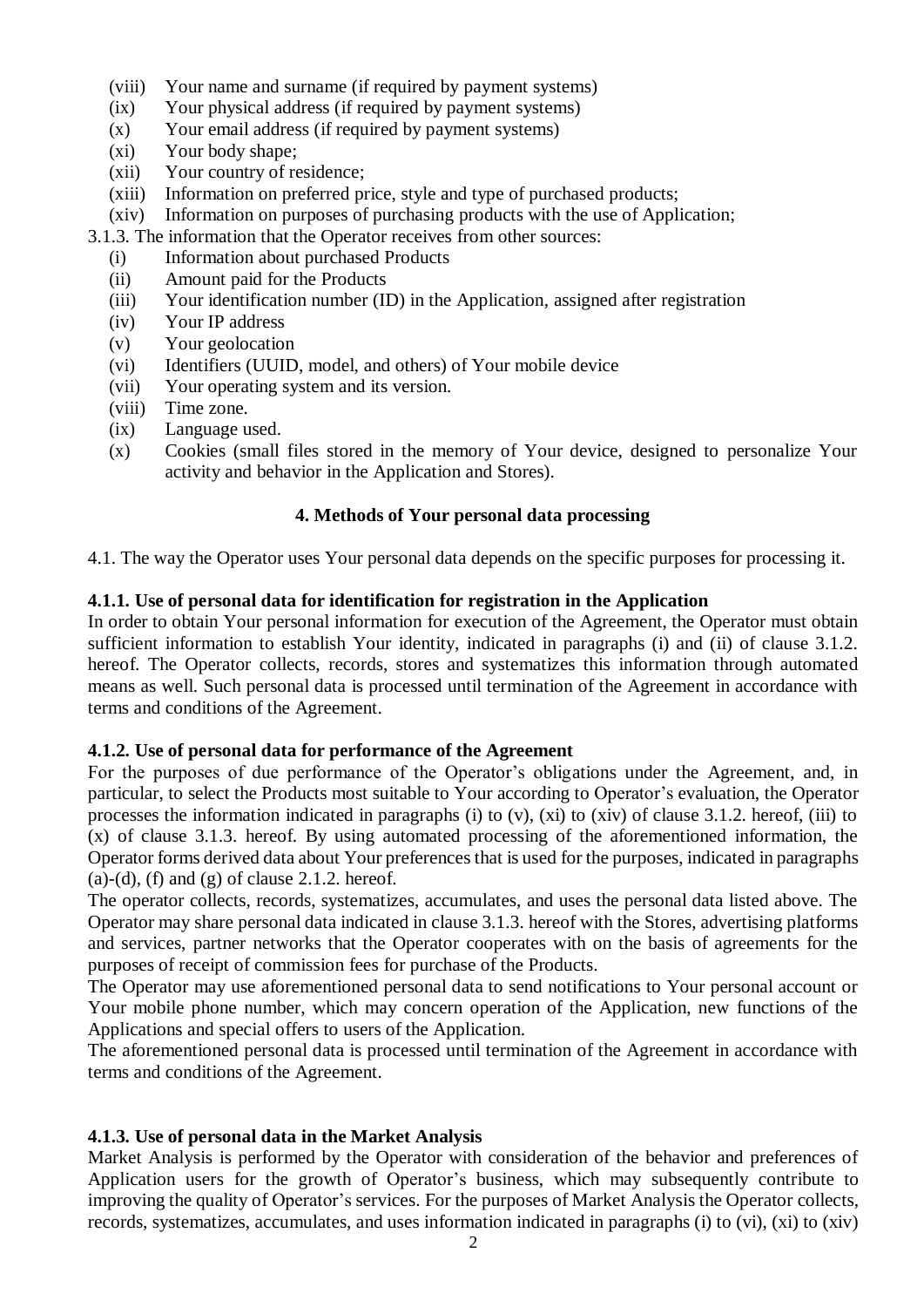of clause 3.1.2. and clause 3.1.3. hereof. This information may be shared with third parties subject to prior depersonalization of this information. This information is considered for development of the Operator's market strategy, as well as the services and products of the Operator.

The aforementioned personal data is processed until termination of the Agreement in accordance with terms and conditions of the Agreement.

### **5. The grounds for use of your personal data by the Operator**

5.1. The Operator processes Your personal data only if one of the following conditions is met:

5.1.1. You have given Your consent to process Your personal data as provided for in the Agreement.

5.1.2. The processing of Your personal data is required for the performance of the Agreement.

5.1.3. The processing of Your personal data is necessary in accordance with the requirements of the applicable law, a decision of a court or other competent state or municipal authority.

5.1.4. You have made such data publicly available and accessible.

#### **6. Storage of personal data**

6.1. Recording, systematization, accumulation, storage, improvement (updating, modification), extraction of Your personal data is performed with the use of databases located on the territory of Kazakhstan.

# **7. Protection of personal data confidentiality**

7.1. The Operator takes reasonable and appropriate administrative, technical, organizational, and physical security and risk management measures in accordance with market standards and applicable lawsto ensure that your Personal Data is adequately protected against accidental or unlawful destruction, manipulation, damage, loss or alteration, unauthorized or unlawful access, disclosure or misuse, and all other unlawful forms of processing of your Personal Data in possession of the Operator.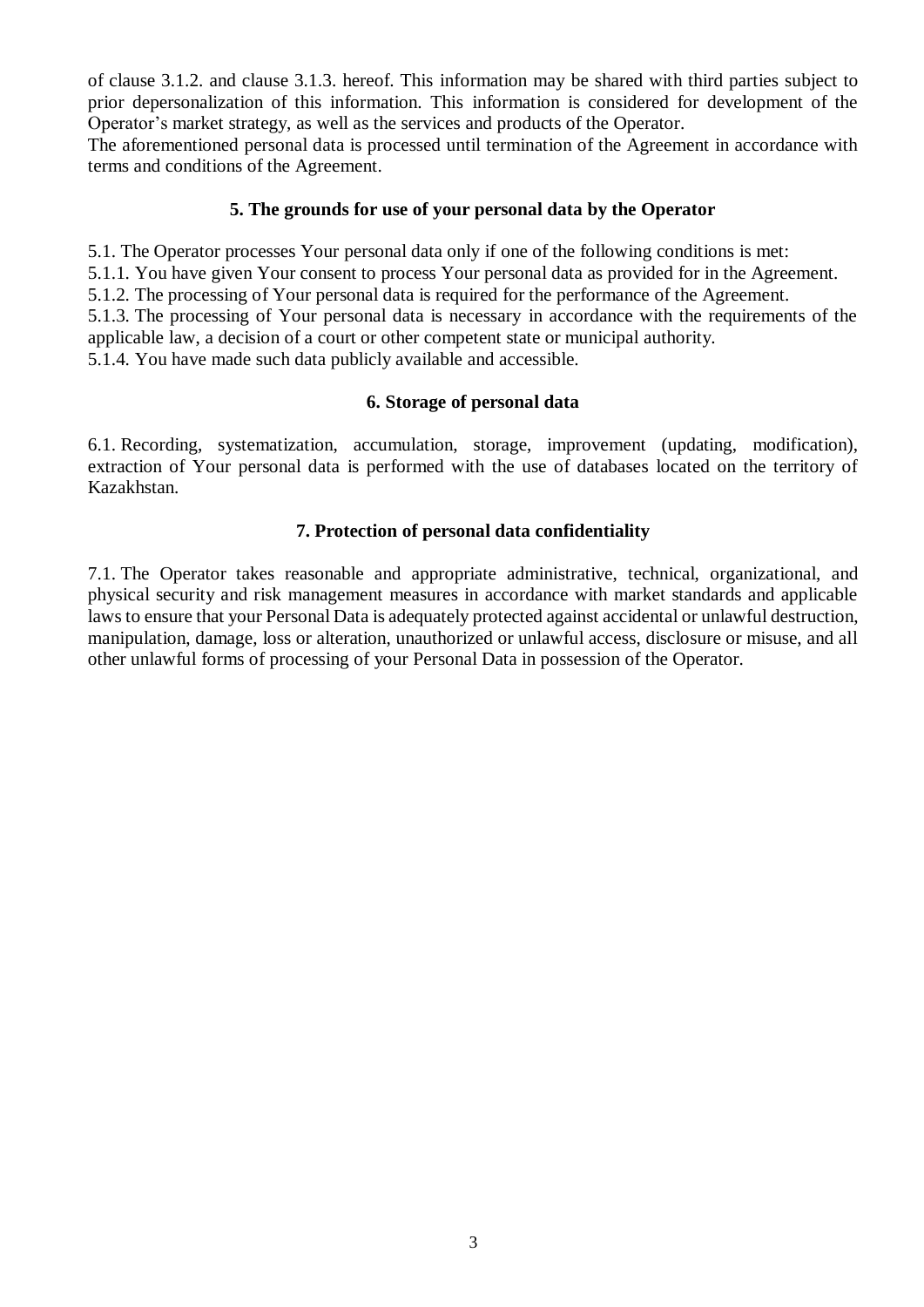7.2. The Operator establishes control access to our facilities and applies secure destruction to media containing your personal data. The Operator uses network and information security technologies, monitors the systems and data centers to ensure that they comply with security policies. The technology safeguards are continuously adapted and improved in line with technological developments.

7.3. The Operator conducts regular training and awareness programs on security and privacy, to ensure that the Operator's employees and contractors understand the importance of protecting Your personal data, and that they learn and maintain the necessary knowledge and skills effectively to protect it in practice.

7.4. The security organization of the Operator applies policies, standards and supporting security controls at the level appropriate to the risk level and the services provided. In addition, appropriate security controls are communicated to application owners and technology teams to support secure development of products and a secure operating environment.

7.5. The Operator takes all reasonable measures to prevent personal data breaches. If such breaches occur the Operator shall take appropriate actions will be consistent with the role of the Operator in relation to the products, services or processes affected by the breach.

# **8. Cookies Policy**

8.1. The Operator and its partners use cookies or similar technologies. Cookies are small text files that are stored on Your device and provide the Operator with the ability to track, store, and collect information.

8.2. The cookies may be used by the Operator for tracking your purchases of the Products in the Stores. When You purchase a Product, cookies provide the details for calculating the Cashback. The cookies may also be used to recognize that you have signed in to Your Personal Account so that you do not have to log into Your Personal Account for a period of time, to provide analytics and reporting and remember options you have selected for Your Personal Account settings.

8.3. You may control cookies at the browser level. If you disable cookies you might not receive Cashback from the Operator as the Operator will be unable to calculate the Cashback.

# **9. Your rights in respect of Your personal data**

9.1. The Operator takes all reasonable measures to ensure realization of Your rights in respect of Your personal data. At any time You may contact data protection officer of the Operator with a request for the realization of Your rights indicated herein. Contact details of the data protection officer are indicated in Section 12 hereof. Your request shall be executed not later than 1 (one) month from the receipt of Your request.

9.2. You may realize the following rights in respect to Your personal data upon Your request:

- (i) the right to access You can ask for copies of your personal data;
- (ii) the right to rectification You can ask the Operator to rectify inaccurate personal data and to complete incomplete personal data;
- (iii) the right to erasure You can ask the Operator to delete your personal data;
- (iv) the right to restrict processing You can ask use to restrict the processing of your personal data;
- (v) the right to object to processing You can object to the processing of your personal data;
- (vi) the right to data portability you can ask that the Operator transfers your personal data to another organization or to you;
- (vii) the right to complain to a supervisory authority you can complain about our processing of your personal data; and
- (viii) the right to withdraw consent to the extent that the legal basis of our processing of your personal data is consent, you can withdraw that consent.

#### **10. Amendments**